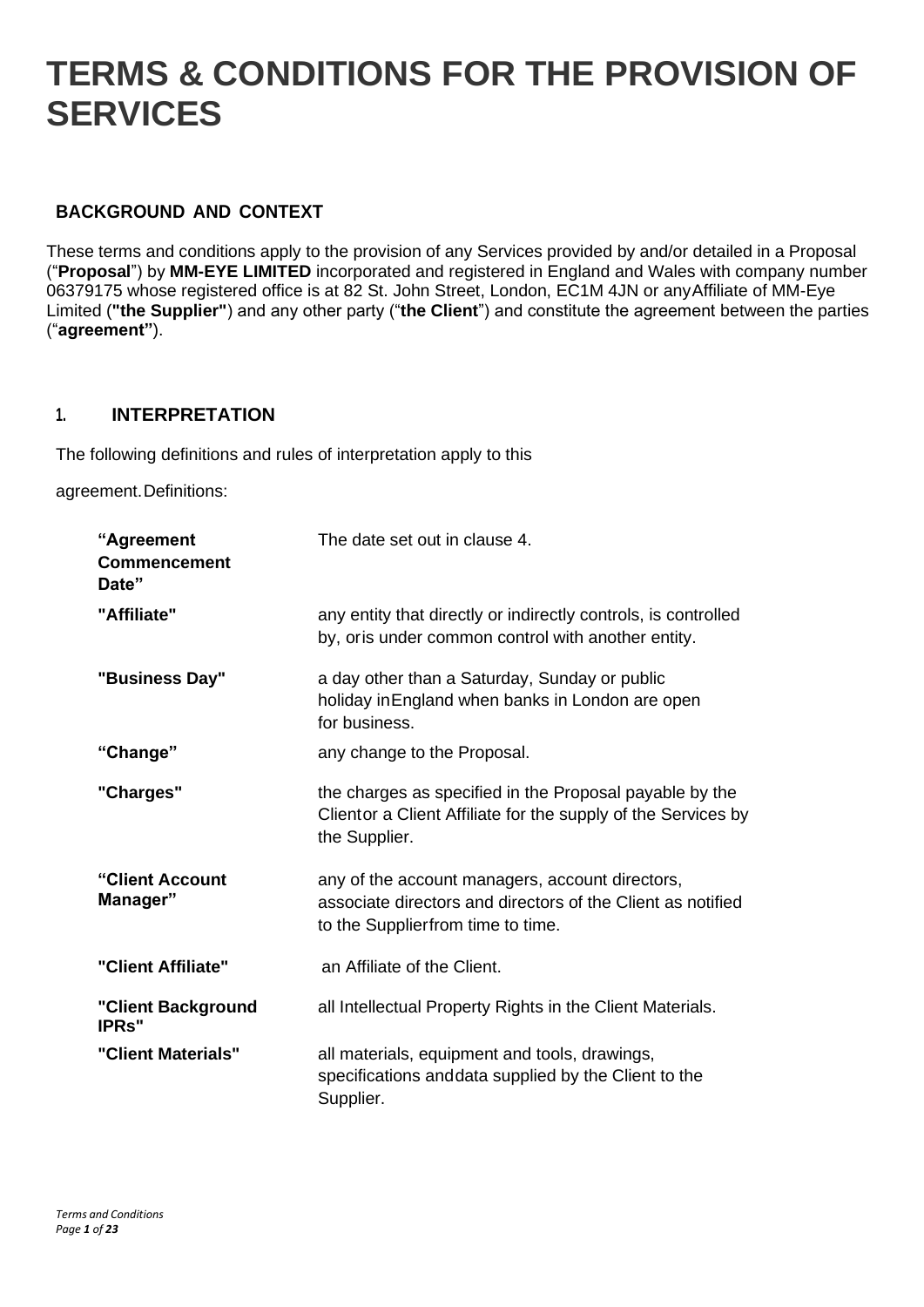| "control"                               | shall be as defined in section 1124 of the Corporation Tax<br>Act 2010, and the expression of control shall be construed<br>accordingly.                                                                                                                                                                                                                                                                                                                                                                                                                                                                                                                                                                                                                                                                                                                                                                           |
|-----------------------------------------|--------------------------------------------------------------------------------------------------------------------------------------------------------------------------------------------------------------------------------------------------------------------------------------------------------------------------------------------------------------------------------------------------------------------------------------------------------------------------------------------------------------------------------------------------------------------------------------------------------------------------------------------------------------------------------------------------------------------------------------------------------------------------------------------------------------------------------------------------------------------------------------------------------------------|
| "Data Controller"                       | has the meaning set out in section 1(1) of the Data<br>Protection Act 1998.                                                                                                                                                                                                                                                                                                                                                                                                                                                                                                                                                                                                                                                                                                                                                                                                                                        |
| "Data Subject"                          | an individual who is the subject of Personal Data.                                                                                                                                                                                                                                                                                                                                                                                                                                                                                                                                                                                                                                                                                                                                                                                                                                                                 |
| "Deliverables"                          | all documents, products and materials developed by the<br>Supplier or its staff, agents, contractors and employees<br>as partof or in relation to the Products in any form<br>exclusively for theClient.                                                                                                                                                                                                                                                                                                                                                                                                                                                                                                                                                                                                                                                                                                           |
| "Delivery Location"                     | the delivery location specified in the proposal.                                                                                                                                                                                                                                                                                                                                                                                                                                                                                                                                                                                                                                                                                                                                                                                                                                                                   |
| "Delivery Time"                         | the delivery time specified in the proposal.                                                                                                                                                                                                                                                                                                                                                                                                                                                                                                                                                                                                                                                                                                                                                                                                                                                                       |
| "Foreground IPRs"                       | all Intellectual Property Rights in the Products and<br>Deliverables, other than the Supplier Background IPRs.                                                                                                                                                                                                                                                                                                                                                                                                                                                                                                                                                                                                                                                                                                                                                                                                     |
| "Force Majeure Event"                   | shall have the meaning as set out in clause 17.                                                                                                                                                                                                                                                                                                                                                                                                                                                                                                                                                                                                                                                                                                                                                                                                                                                                    |
| "Intellectual<br><b>PropertyRights"</b> | patents, utility models, rights to inventions, copyright and<br>neighbouring and related rights, moral rights, trademarks<br>and service marks, business names and domain names,<br>rights in get-up and trade dress, goodwill and the right to<br>sue for passing off or unfair competition, rights in designs,<br>rights in computer software, source files, database rights,<br>rights to use, and protect the confidentiality of, confidential<br>information (including know-how and trade secrets) and all<br>other intellectual property rights, in each case whether<br>registered or unregistered and including all applications<br>and rights to apply for and be granted, renewals or<br>extensions of, and rights to claim priority from, such rights<br>and all similar or equivalent rights or forms of protection<br>which subsist or will subsist now orin the future in any part<br>of the world. |
| "Performance Dates"                     | the performance dates specified in the proposal.                                                                                                                                                                                                                                                                                                                                                                                                                                                                                                                                                                                                                                                                                                                                                                                                                                                                   |
| "Personal Data"                         | has the meaning set out in section 1(1) of the Data<br>Protection Act 1998 and relates only to personal data, or<br>any part of suchpersonal data, in respect of which the<br>Client is the Data Controller and in relation to which the<br>Supplier is providing services under this agreement.                                                                                                                                                                                                                                                                                                                                                                                                                                                                                                                                                                                                                   |
| "Processing and<br>process"             | have the meaning set out in section 1(1) of the Data<br>ProtectionAct 1998.                                                                                                                                                                                                                                                                                                                                                                                                                                                                                                                                                                                                                                                                                                                                                                                                                                        |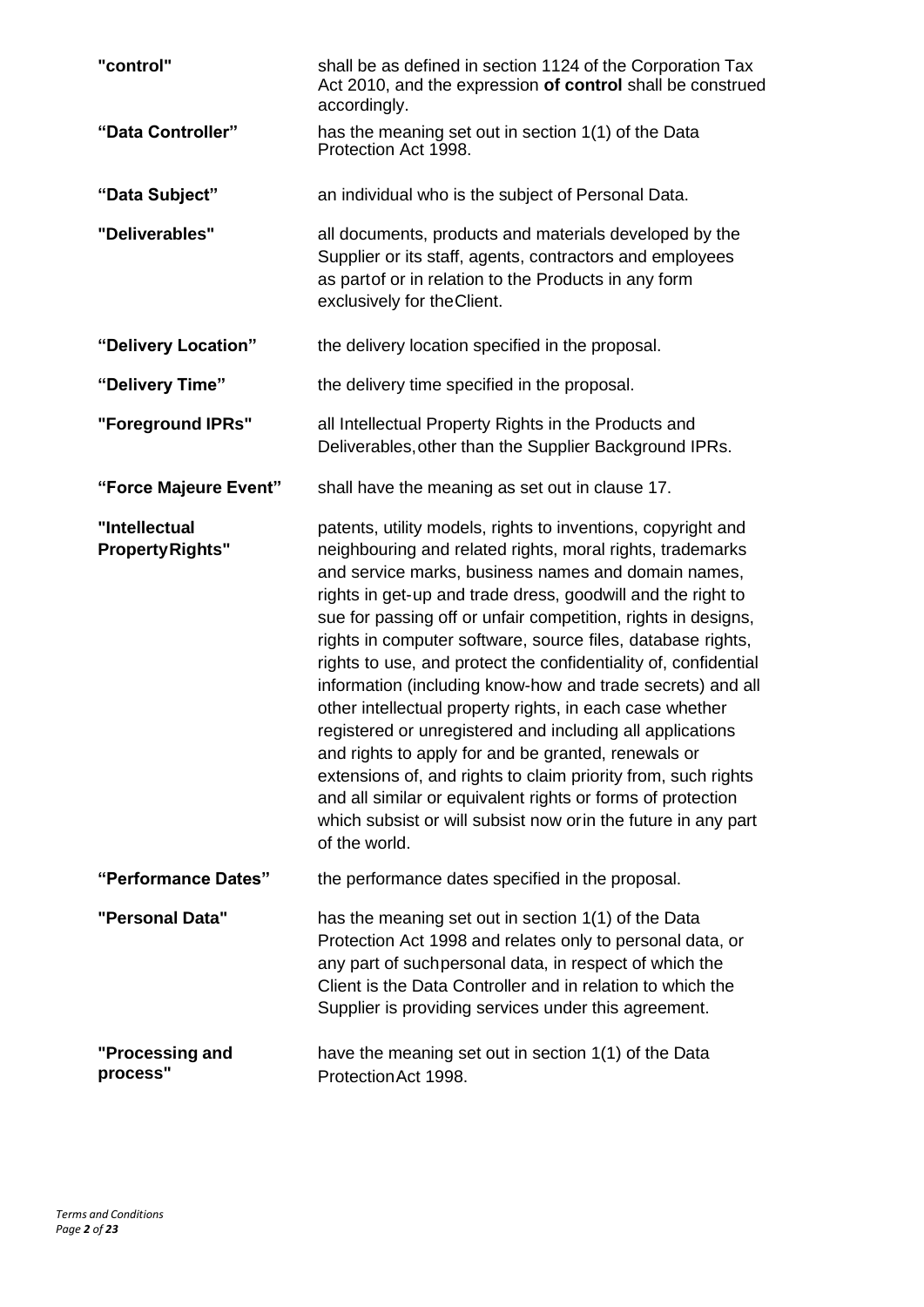| "Products"                            | products being provided by the Supplier to the Client<br>exclusively for the Client as part of the Services.                                                                                                                                                                                                             |
|---------------------------------------|--------------------------------------------------------------------------------------------------------------------------------------------------------------------------------------------------------------------------------------------------------------------------------------------------------------------------|
| "Services"                            | the services, including without limitation any Products,<br>Deliverables, and/or Software to be provided by the<br>Supplier to the Client as set out in the Proposal.                                                                                                                                                    |
| "Supplier Account<br>Manager"         | any of the account managers, account directors, associate<br>directors and directors of the Supplier as notified to the<br>Clientfrom time to time.                                                                                                                                                                      |
| "Supplier Background<br><b>IPRs</b> " | all Intellectual Property Rights that are owned by or<br>licensed to the Supplier and which are or have been<br>developed independently of the Proposal in each case<br>either subsisting in the Products and Deliverables or<br>otherwise necessary or desirable to enable a Client to<br>receive and use the Services. |
| "Technical Specification"             | the specification of the Software contained in the Proposal.                                                                                                                                                                                                                                                             |

**1.1.** clause, schedule and paragraph headings shall not affect the interpretation of this agreement or any Proposal.

**1.2.** a person includes a natural person, corporate or unincorporated body (whether or not having separate legalpersonality).

**1.3.** a reference to a company shall include any company, corporation or other body corporate, wherever andhowever incorporated or established.

**1.4.** a reference to a holding company or a subsidiary means a holding company or a subsidiary (as the case may be)as defined in section 1159 of the companies act 2006 and a subsidiary shall be treated, for the purposes only of the membership requirement contained in sections 1159(1)(b) and (c), as a member of another company even if its shares in that other company are registered in the name of:

- another person (or its nominee) by way of security or in connection with the taking of security; or
- its nominee.

**1.5.** In the case of a limited liability partnership which is a subsidiary of a company or another limited liability partnership, section 1159 of the Companies Act 2006 shall be amended so that: (a) references in sections 1159(1)(a)and (c) to voting rights are to the members' rights to vote on all or substantially all matters which are decided by a vote of the members of the limited liability partnership; and (b) the reference in section 1159(1)(b) to the right to appoint or remove a majority of its board of directors is to the right to appoint or remove members holding a majority of the voting rights.

**1.6.** Unless the context otherwise requires, words in the singular shall include the plural and, in the plural, shallinclude the singular.

**1.7.** Unless the context otherwise requires, a reference to one gender shall include a reference to the other genders.

**1.8.** A reference to a statute or statutory provision is a reference to it as amended, extended or reenacted fromtime to time.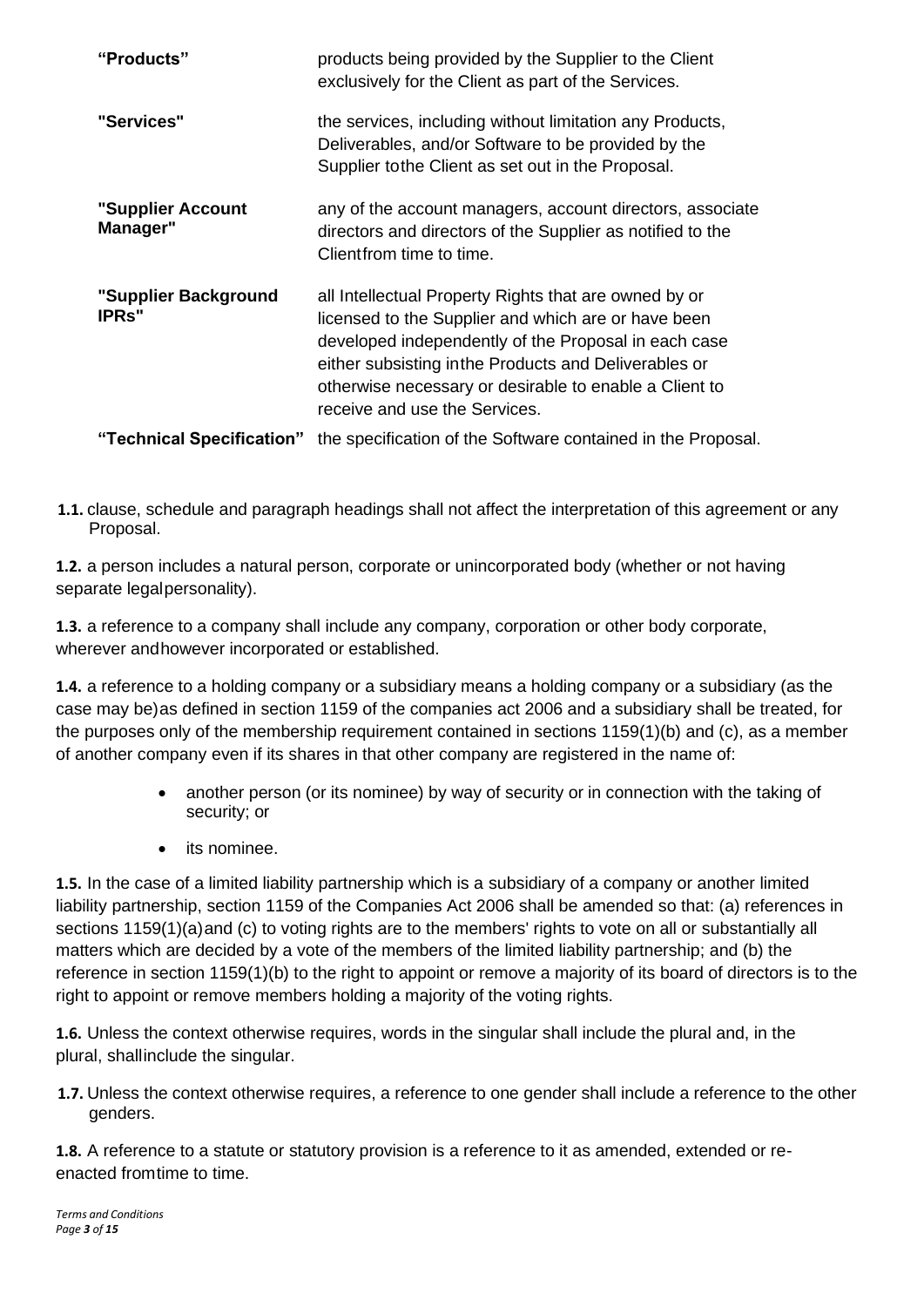**1.9.** A reference to a statute or statutory provision shall include all subordinate legislation made from time to time.

**1.10.** A reference to writing or written includes email.

**1.11.** Any obligation on a party not to do something includes an obligation not to allow that thing to be done.

**1.12.** A reference to this agreement or to any other agreement or document referred to in this agreement is a reference to this agreement or such other agreement or document as varied or novated (in each case, other than inbreach of the provisions of this agreement) from time to time.

**1.13.** References to clauses and schedules are to the clauses and schedules of this agreement and references toparagraphs are to paragraphs of the relevant schedule.

**1.14.** Any words following the terms including, include, in particular, for example or any similar expression shall be construed as illustrative and shall not limit the sense of the words, description, definition, phrase or term precedingthose terms.

#### **2. AGREEMENT**

**2.1.** This agreement shall apply to any Proposal entered into between any Supplier or Supplier Affiliate with anyClient or Client Affiliate.

**2.2.** This agreement governs the overall relationship of the parties in relation to the Services provided by theSupplier to the Client and Client Affiliates.

# **3. CONFLICT**

**3.1.** Except as expressly stated in any Proposal, if there is an inconsistency between any of the provisions of thisagreement and the provisions of any Proposal, the provisions of this agreement shall prevail.

#### **4. COMMENCEMENT AND DURATION**

**4.1.** This agreement shall commence and the Client shall be deemed to have accepted these Terms and Conditions when the Client accepts the Proposal or from the date of any performance of the Services (whichever happens earlier) and this agreement shall continue until terminated in accordance with these terms.

#### **5. SUPPLY OF ALL SERVICES**

- **5.1.** The Supplier shall supply Services in accordance with the Proposal.
- **5.2.** The Supplier shall provide Services from the date the agreement comes into force in accordance with its terms.
- **5.3.** The Supplier shall use all reasonable endeavours to meet any Performance Dates.
- **5.4.** Subject to clause 6 in relation to Products only, the Services shall be deemed to be accepted on the earlier of:
	- the Client issuing a written acceptance form; or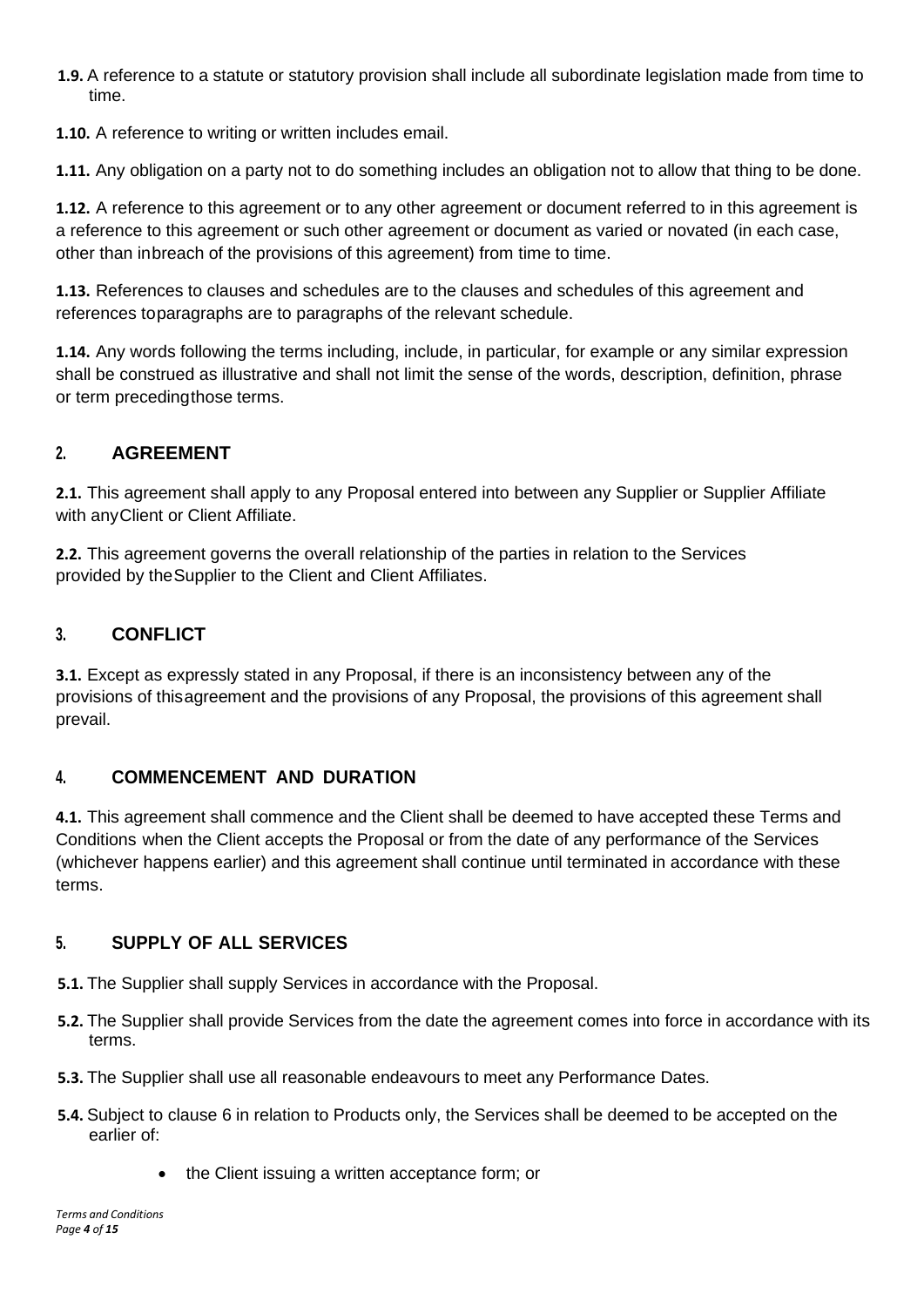• the expiry of 30 days' after delivery or performance.

**5.5.** Subject to clause 6 in relation to Products only, if the Client gives notice in writing to the Supplier within 30 days'of delivery that some or all of the Services are defective, the Supplier shall be given reasonable opportunity to examine the Services and shall, at its option, repair or replace the defective Services, or refund the Charges for the Services.

**5.6.** In supplying the Services, the Supplier shall:

- perform the Services with the level of care, skill and diligence in accordance with good practice inthe Supplier's industry, profession or trade;
- co-operate with the Client in all matters relating to the Services, and comply with all instructionsof the Client;
- use personnel who are suitably skilled and experienced to perform tasks assigned to them, and insufficient number to ensure that the Supplier's obligations are fulfilled;
- ensure that it obtains, and maintains all consents, licences and permissions (statutory, regulatory,contractual or otherwise including without limitation) it may require and which are necessary to enable it to comply with its obligations in the Proposal;
- ensure that the Services will materially conform with all descriptions and specifications set out inthe Proposal and that the Deliverables shall be fit for any purpose expressly or impliedly made known to the Supplier by the Client;
- provide all equipment, tools, vehicles and other items required to provide the Services;
- ensure that the Deliverables, and all goods, materials, standards and techniques used in providingthe Services are of the satisfactory quality and are free from defects in workmanship, installation and design;
- comply with all applicable laws, statutes and regulations;
- observe all health and safety rules and regulations and any other reasonable securityrequirements that apply at any of the Client 's premises;
- notify the Client in writing immediately upon the occurrence of a change of control of theSupplier;

#### **6. SUPPLY OF PRODUCTS**

<span id="page-4-0"></span>**6.1.** In addition to the obligations in clause 5:

• the Supplier shall deliver the Products and where relevant. Deliverables to the Delivery Locationat the Delivery Time. The Delivery Time is an approximate only, and is not of the essence. The Supplier shall not be liable for any delay in the delivery of the Products and Deliverables that is caused by a Force Majeure Event or the Client's failure to provide the Supplier with adequate instructions that are relevant for the supply of the Products and Deliverables

<span id="page-4-1"></span>**6.2.** The Products and/or Deliverables shall be deemed to be accepted on the earlier of:

- the Client issuing a written acceptance form; or
- the expiry of 30 days' after delivery.

If the Client gives notice in writing to the Supplier within 30 days of delivery that some or all of the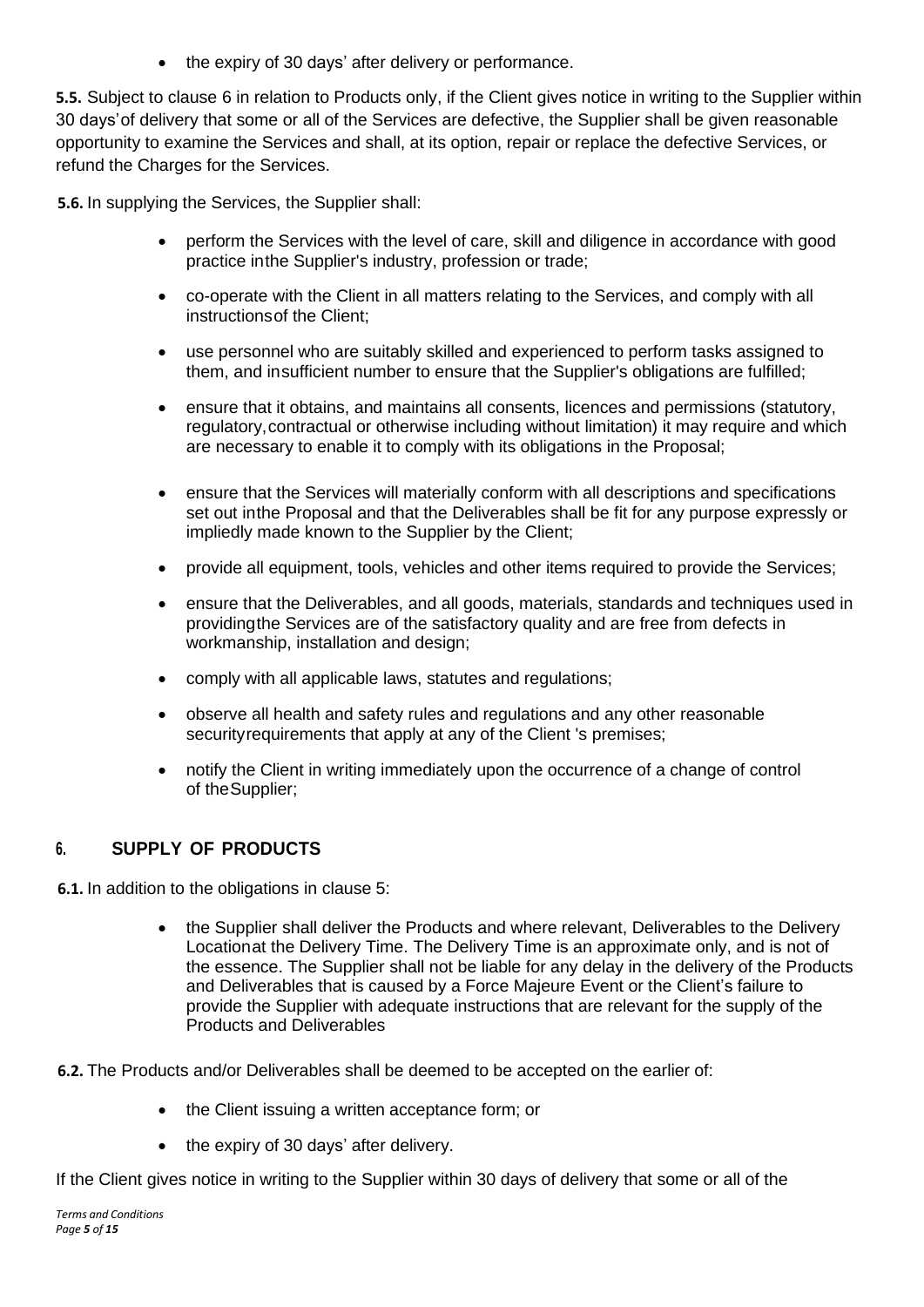Products and/or Deliverables are defective, the Supplier shall be given reasonable opportunity to examine the Products and/or Deliverables and shall, at its option, repair or replace the defective Products and/or Deliverables, or refund the Charges for the Products and/or Deliverables.

**6.3.** Provided always that the Supplier complies with its obligations under clauses [6.1 a](#page-4-0)nd [6.2, t](#page-4-1)he Client shall haveno other recourse against the Supplier for any failure to deliver.

#### **7. CHARGES AND PAYMENT**

**7.1.** In consideration for the provision of the Services, the Client shall pay the Supplier the Charges in accordancewith the Proposal. The Charges shall be paid in pounds sterling.

**7.2.** Unless otherwise agreed in the Proposal, the Supplier shall invoice the Charges to the Client:

- on completion if the Services continue for less than one month; or
- at agreed intervals if the Services continue for more than one month.

**7.3.** Unless excluded in any Proposal, the Supplier may increase the Charges no more than once in any 12 month period, always provided that the first such increase shall fall after the first anniversary of the commencement of the Proposal. The Supplier shall give the Client not less than 3 months' notice of any increase.

**7.4.** In the event that the Client does not instruct the Supplier to commence providing any Services within 8 weeks ofthe date on which it was agreed that the Supplier should commence providing those Services then the Supplier may increase the Charges to reflect any increase in costs that the Supplier will suffer as a result of the delay.

**7.5.** The Supplier reserves the right to demand advanced payment in full to cover any disbursements or expensesincurred by the Supplier including postage or down payments to third party suppliers.

**7.6.** Unless otherwise agreed in the Proposal, the Client shall reimburse to the Supplier, in addition to the Charges, the cost of hotel, subsistence, travelling and any other ancillary expenses reasonably and properly incurred by the Supplier's employees, subcontractors and agents in the provision of the Services. Any such reimbursement shall be inaccordance with any expenses policy, as set out in the Proposal or agreed between the parties. If no expenses policy is in place, the Client shall reimburse the Supplier for all reasonable expenses.

**7.7.** The Client shall pay each invoice which is properly due and submitted to it by the Supplier, within 30 days ofreceipt (unless an alternative written agreement is in place), to a bank account nominated in writing by the Supplier. Time for payment shall be of essence to the Proposal.

**7.8.** All amounts payable by the Client are exclusive of amounts in respect of value added tax chargeable for the timebeing (VAT). Where any taxable supply for VAT purposes is made under the Proposal by the Supplier to the Client, the Client shall, on receipt of a valid VAT invoice from the Supplier, pay to the Supplier such additional amounts in respect of VAT as are chargeable on the supply of the Services at the same time as payment is due for the supply of the Services.

**7.9.** If the Client fails to make any payment due to the Supplier under the Proposal by the due date for payment, then, the Client shall pay interest on the overdue amountat the rate of 4% per annum above Lloyds Bank 's base rate from time to time. Such interest shall accrue on a daily basis from the due date until actual payment of the overdue amount, whether before or after judgment. The Clientshall pay the interest together with the overdue amount.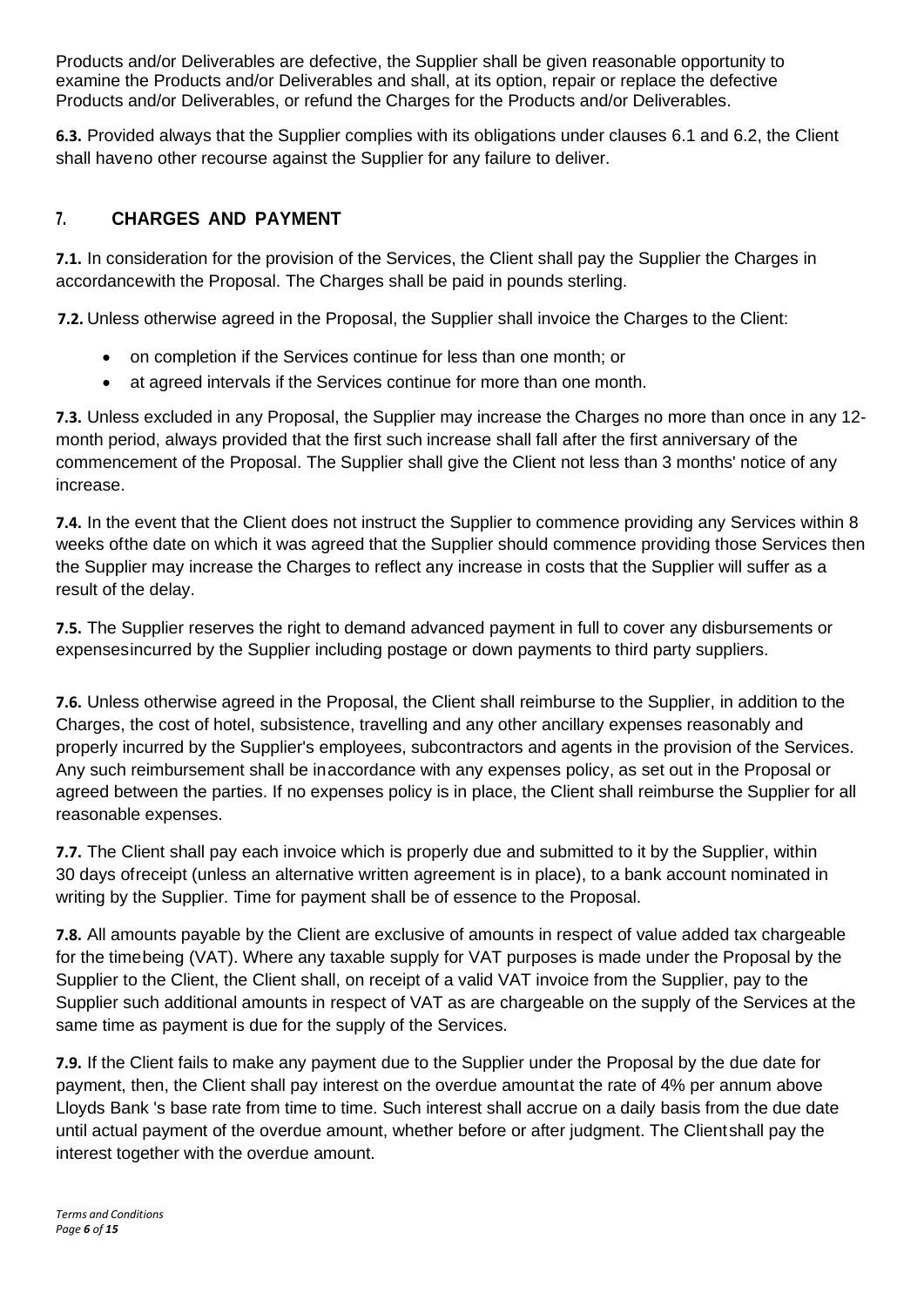**7.10.** All amounts due under the Proposal shall be paid in full without any set-off, counterclaim, deduction orwithholding (other than any deduction or withholding of tax as required by law).

**7.11.** Where multiple activities are required as part of an overall project, each completion of Service(s) or delivery ofgoods shall be deemed to arise from a separate contract. Any invoice for successful delivery or completion of agreedactivities shall be payable in full, in the normal way, without reference to any other instalment under any other contract notwithstanding any defect or default in the delivery or completion of any other instalment which will be dealt with as a separate and unrelated issue.

# **8. CLIENT'S OBLIGATIONS**

**8.1.** If the Supplier's performance of its obligations under any Proposal is prevented or delayed by any act or omission of the Client, its agents, subcontractors, consultants or employees, the Supplier shall not be liable for anycosts, charges or losses sustained or incurred by the Client that arise directly or indirectly from such prevention or delay.

# **9. INTELLECTUAL PROPERY IN PRODUCTS AND DELIVERABLES**

**9.1.** Both the Supplier and the Client shall retain ownership of all Intellectual Property Rights in Products and Deliverables that each of them owned prior to this agreement. The Client shall own all Intellectual Property Rights in all Products and Deliverables developed by the Supplier for the Client once the Supplier has received payment in full of the Charges. The Supplier shall retain ownership of all Intellectual Property Rights in the Products and Deliverablesthat the Supplier develops for any purpose other than to be given to the Client.

**9.2.** The Supplier and its licensors shall retain ownership of all the Supplier Background IPRs. The Client and its licensors shall retain ownership of all Client Background IPRs and the Client shall own all Foreground IPRs. All ClientMaterials are the exclusive property of the Client.

**9.3.** Once the Supplier receives in full all Charges and other amounts due and payable by the Client under theProposal, the Supplier assigns to the Client absolutely all of its rights, title and interest in the Deliverables.

**9.4.** The Client grants the Supplier a fully paid-up, non-exclusive, royalty-free, non-transferable licence to copy andmodify the Foreground IPRs and the Client Background IPRs for the term of the Proposal for the purpose of providing the Services to the Client in accordance with the Proposal.

**9.5.** The Supplier shall, promptly at the Client's request, do (or procure the doing of) all such further acts and thingsand execute (or procure the execution of) all such other documents as the Client may from time to time require for the purpose of securing for the Client the full benefit of the Proposal, including all rights, title and interest in and tothe Foreground IPRs.

**9.6.** The Supplier warrants that the receipt, use and onward supply of the Services by the Client and its licenseesand sub-licensees shall not infringe the rights, including any Intellectual Property Rights, of any third party.

**9.7.** The Supplier shall keep the Client indemnified in full against all costs, expenses, damages and losses (whetherdirect or indirect), including any interest, fines, legal and other professional fees and expenses awarded against or incurred or paid by the Client as a result of or in connection with any claim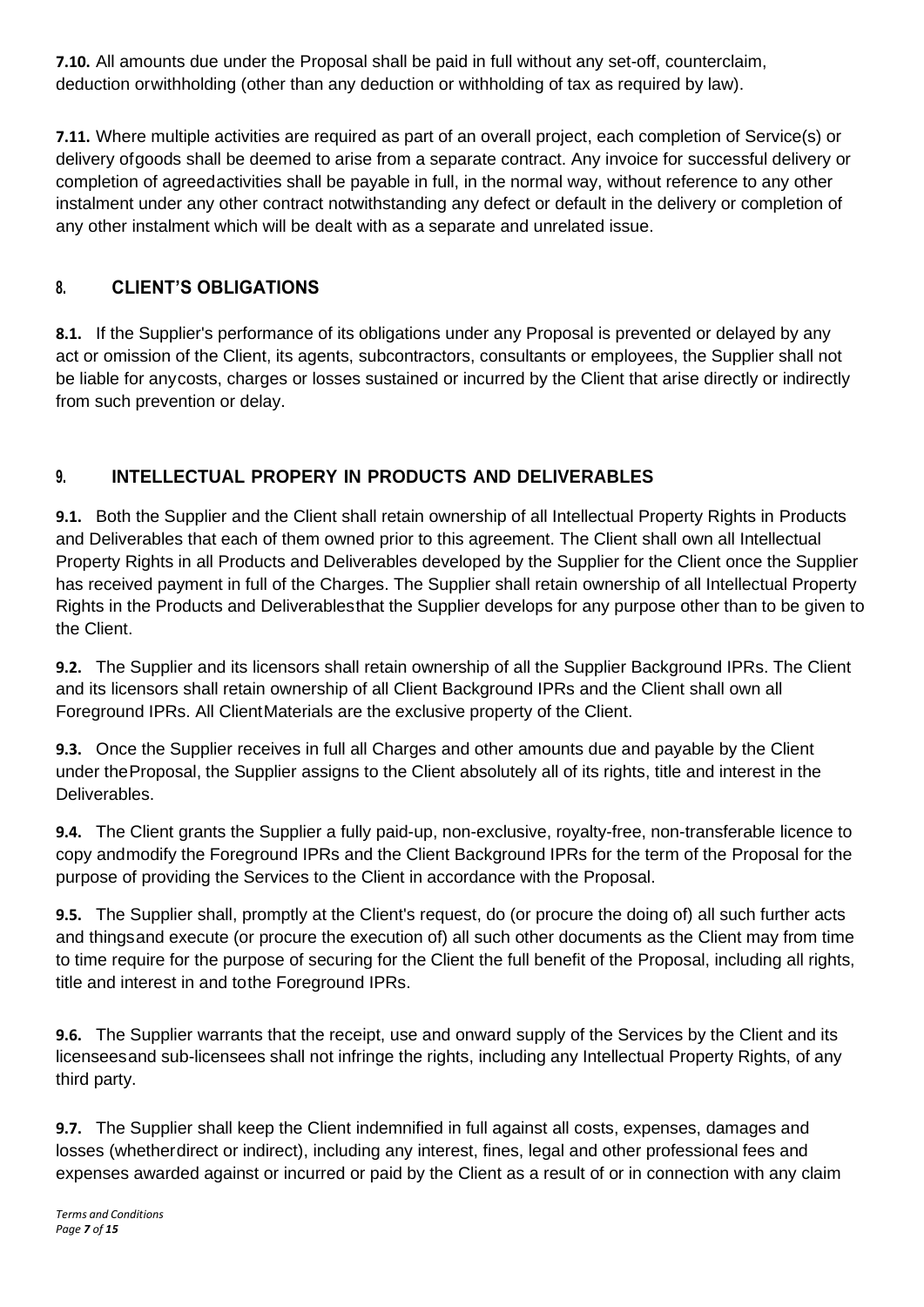brought against the Client for actual or alleged infringement of a third party's Intellectual Property Rights arising out of, or in connection with, the receipt, use or supply of the Services and the Deliverables.

**9.8.** The Client shall:

- notify the Supplier in writing of any claim against it in respect of which it wishes to rely on theindemnity (IPRs Claim);
- allow the Supplier, at its own cost, to conduct all negotiations and proceedings and to settle theIPRs Claim, always provided that the Supplier shall obtain the Client's prior approval of any settlement terms, such approval not to be unreasonably withheld;
- provide the Supplier with such reasonable assistance regarding the IPRs Claim as is required bythe Supplier, subject to reimbursement by the Supplier of the Client 's costs so incurred;
- not, without prior consultation with the Supplier, make any admission relating to the IPRs Claim or attempt to settle it, provided that the Supplier considers and defends any IPRs Claim diligently,using competent counsel and in such a way as not to bring the reputation of the Client into disrepute.

#### **10. CHANGE CONTROL**

**10.1.** Where the Client or the Supplier sees a need to change the Proposal, the Client may at any time request, andthe Supplier may at any time recommend, such Change only in accordance with the procedure set out below.

**10.2.** Until such time as a Change is made in accordance with this clause, the Client and the Supplier shall, unless otherwise agreed in writing, continue to perform the Proposal in accordance with the terms prior to such Change.

**10.3.** Any discussions which may take place between the Client and the Supplier in connection with a request or recommendation before the authorisation of a resultant Change shall be without prejudice to the rights of eitherparty.

**10.4.** Where the Supplier receive a written request for Change from the Client, the Suppliershall evaluate the request and within 30 days:

- Request further information from the Client; or
- Reject the request; or
- Accept the request.

**10.5.** If the Supplier accept the request, they shall inform the Client of any additional charges payable (Additional Charges).

**10.6.** Unless the Client rejects the Additional Charges within 10 Business Days, the Additional Charges shall bedeemed to be accepted.

**10.7.** If the Additional Charges are rejected by the Client, the request will be rejected by the Supplier and the parties shall continue to perform the Proposal in accordance with the terms prior to the request.

**10.8.** A recommendation to amend the Proposal by the Supplier shall be directly submitted to the Project Manager.The Client shall give its response to the recommendation within 14 days.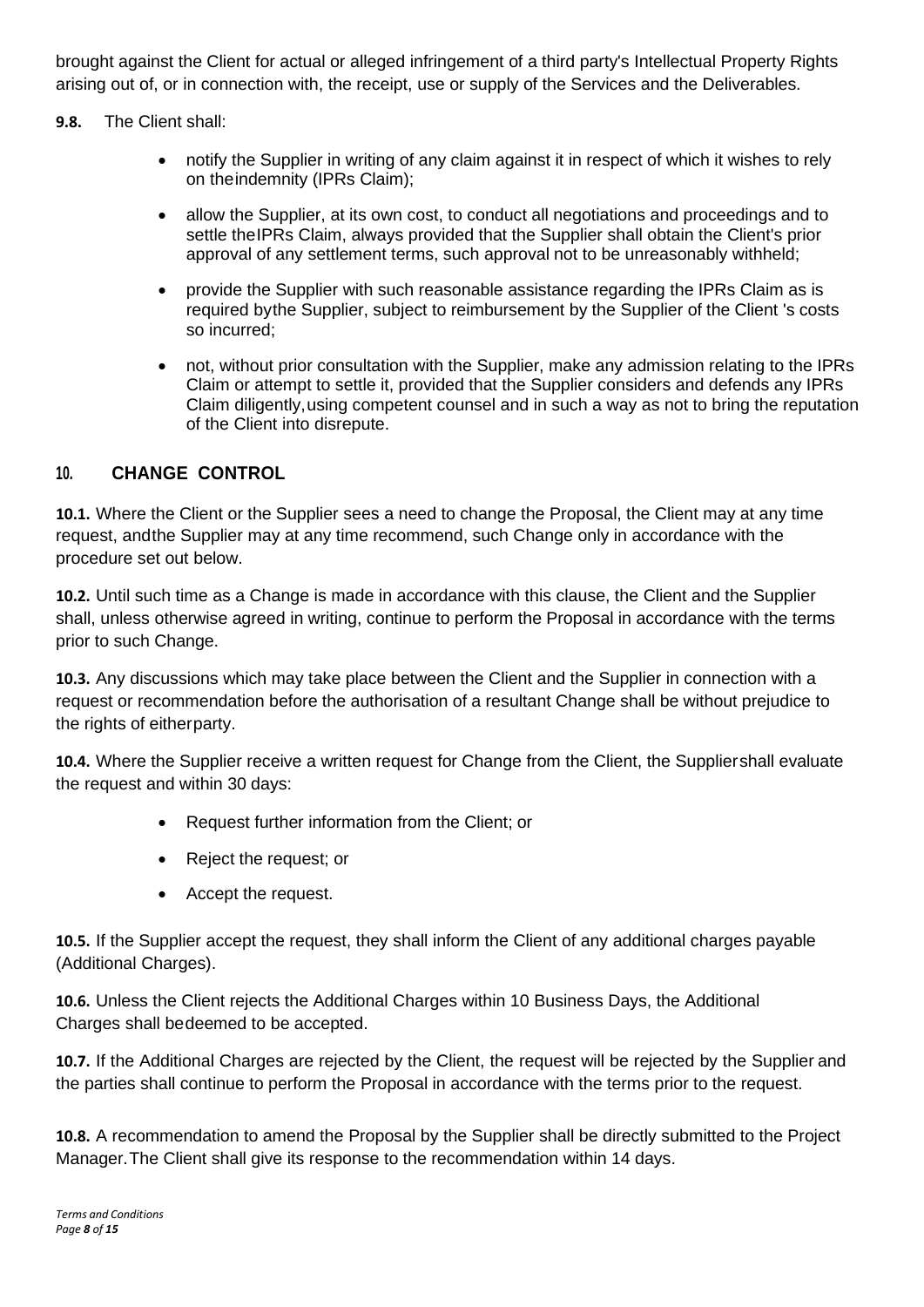#### **11. LIMITATION OF LIABILITY**

- <span id="page-8-0"></span>**11.1.** Nothing in this agreement or the Proposal shall limit or exclude the Supplier's or the Client's liability for:
	- death or personal injury caused by its negligence, or the negligence of its employees, agents orsubcontractors;
	- fraud or fraudulent misrepresentation; or
	- reach of the terms implied by section 2 of the Supply of Goods and Services Act 1982 (title andquiet possession) or any other liability which cannot be limited or excluded by applicable law.
- **11.2.** Subject to clause [11.1:](#page-8-0)
	- neither party to this agreement or the Proposal shall have any liability to the other party, whether in contract, tort (including negligence), breach of statutory duty, or otherwise, for anyindirect or consequential loss arising under or in connection with this agreement;
	- subject to clause [12.3, t](#page-8-1)he Supplier's total liability to the Client, whether in contract, tort (including negligence), breach of statutory duty, or otherwise, arising under or in connection withthis agreement or Proposal shall be limited to the Charges paid in the 12 month period prior to the date of the breach; and
	- except for breaches relating to clause 17 (Confidentiality) the Client's total liability to the Supplier,whether in contract, tort (including negligence), breach of statutory duty, or otherwise, arising under or in connection with this agreement or the Proposal shall be limited to an amount equivalent to the Charges payable to the Supplier in the 12 month period prior to the date of the breach under the relevant Proposal or that would have been payable in the first 12 month period if the breach occurs before the first anniversary of the date of this agreement, or the relevant Proposal, as the case may be.
- <span id="page-8-1"></span>**11.3.** The Supplier shall not be liable for the following (whether direct or indirect) howsoever arising:
	- loss of revenue or other claims (including but not limited to missed content deadlines) due tonetwork failure or downtime;
	- any claim relating to unapproved content being uploaded to a social account if the account hasbeen hacked; or
	- device failure at events;
	- loss of profit; loss of data; loss of use; loss of production; loss of contract; loss of opportunity; lossof savings, discount or rebate (whether actual or anticipated); or harm to reputation or loss of goodwill.

#### **12. TERMINATION**

**12.1.** Without affecting any other right or remedy available to it:

- the Supplier may terminate this agreement by giving the Client three months' written notice; and
- The Client may terminate this agreement by giving the Supplier six months' written notice.

**12.2.** Without affecting any other right or remedy available to it, either may terminate this agreement withimmediate effect by giving written notice to the other if: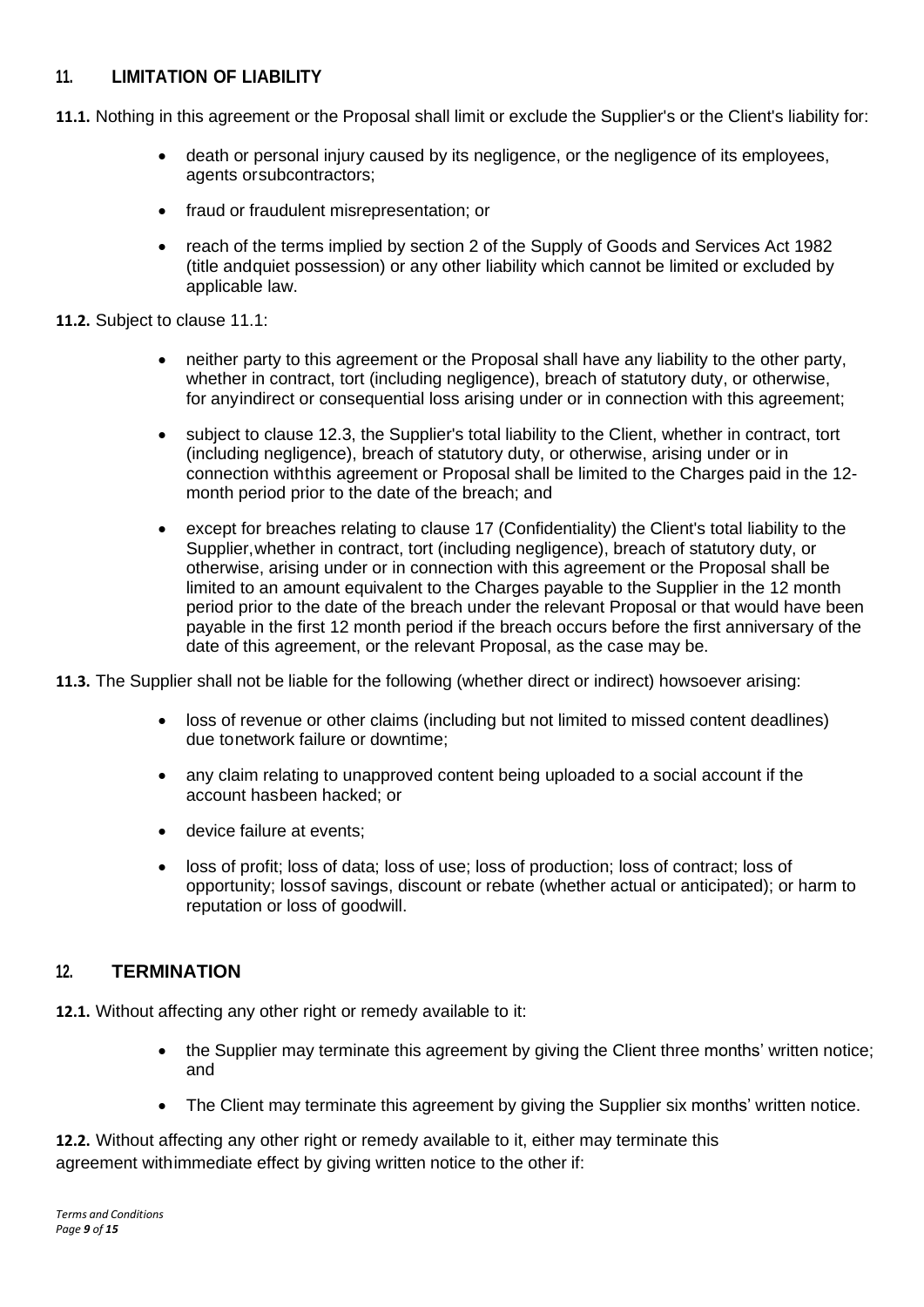- the other party fails to pay any amount due under the Proposal on the due date for payment and remains in default not less than 30 days after being notified in writing to make such payment;
- the other party commits a material breach of any term of this agreement which breach is irremediable or (if such breach is remediable) fails to remedy that breach within a period of 14days after being notified in writing to do so;
- the other party repeatedly breaches any of the terms of this agreement in such a manner as to reasonably justify the opinion that its conduct is inconsistent with it having the intention or abilityto give effect to the terms of this agreement;
- the other party suspends, or threatens to suspend, payment of its debts or is unable to pay its debts as they fall due or admits inability to pay its debts or (being a company or limited liability partnership) is deemed unable to pay its debts within the meaning of section 123 of the Insolvency Act 1986 or (being an individual) is deemed either unable to pay its debts or as havingno reasonable prospect of so doing, in either case, within the meaning of section 268 of the Insolvency Act 1986 or (being a partnership) has any partner to whom any of the foregoing apply;
- the other party commences negotiations with all or any class of its creditors with a view to rescheduling any of its debts, or makes a proposal for or enters into any compromise or arrangement with its creditors other than (being a company) for the sole purpose of a scheme for a solvent amalgamation of that other party with one or more other companies or the solvent reconstruction of that other party;
- a petition is filed, a notice is given, a resolution is passed, or an order is made, for or in connection with the winding up of that other party (being a company) other than for the sole purpose of a scheme for a solvent amalgamation of that other party with one or more other companies or the solvent reconstruction of that other party;
- an application is made to court, or an order is made, for the appointment of an administrator, orif a notice of intention to appoint an administrator is given or if an administrator is appointed, over the other party (being a company);
- the holder of a qualifying floating charge over the assets of that other party (being a company)has become entitled to appoint or has appointed an administrative receiver;
- a person becomes entitled to appoint a receiver over the assets of the other party or a receiver isappointed over the assets of the other party;
- the other party (being an individual) is the subject of a bankruptcy petition or order;
- a creditor or encumbrancer of the other party attaches or takes possession of, or a distress, execution, sequestration or other such process is levied or enforced on or sued against, the wholeor any part of the other party's assets and such attachment or process is not discharged within14 days;
- the other party suspends or ceases, or threatens to suspend or cease, carrying on all or asubstantial part of its business.

**12.3.** Without affecting any other right or remedy available to it, the Supplier may terminate this agreement with immediate effect by giving written notice to the Client if there is a change of control of the other party (within themeaning of section 1124 of the Corporation Tax Act 2010).

#### **13. CONSEQUENCES OF TERMINATION OF THIS AGREEMENT**

**13.1.** On termination (or expiry) of this agreement, howsoever arising, any licence granted by the Supplier to theClient in respect of Intellectual Property Rights shall terminate automatically.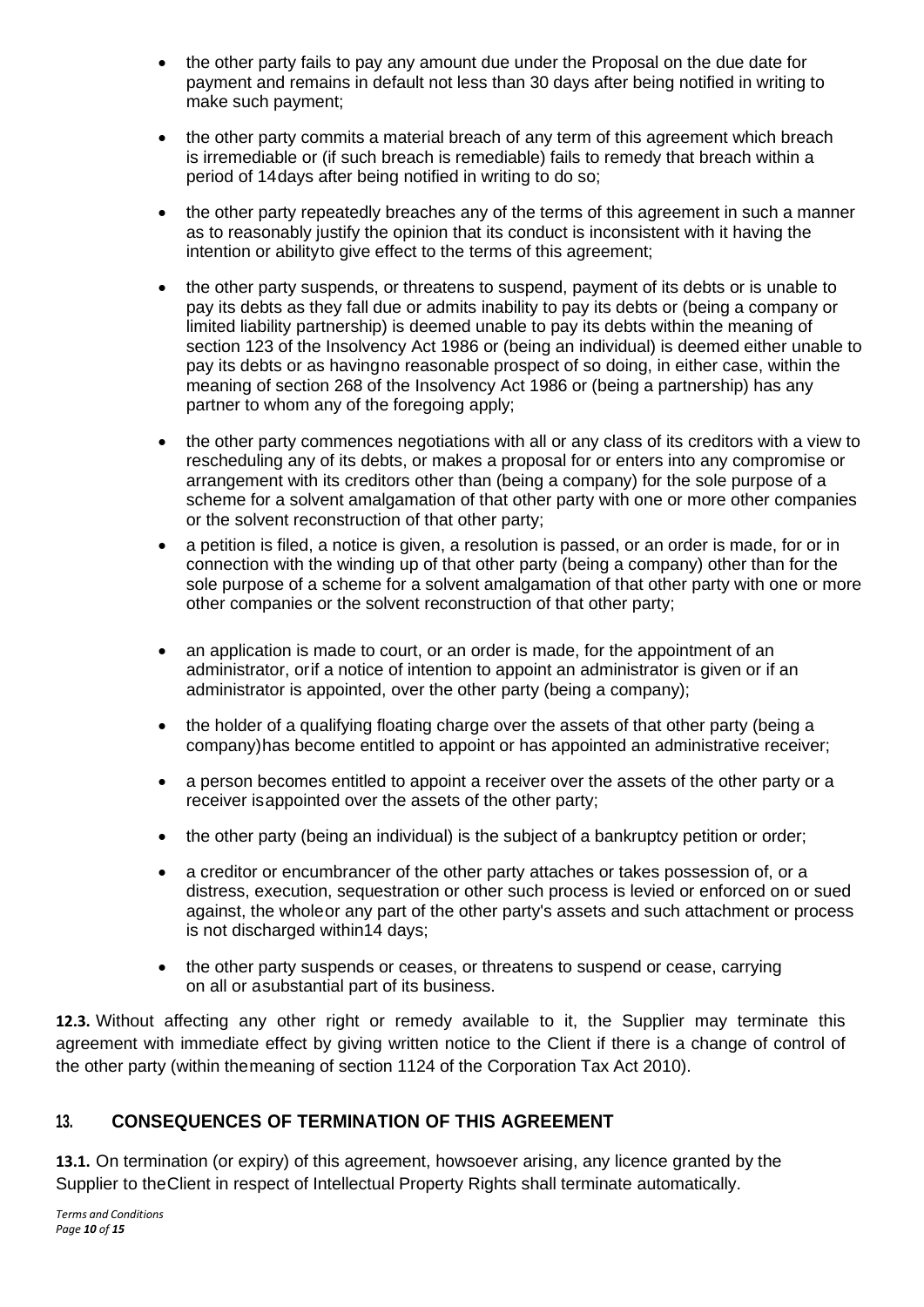**13.2.** Termination of this agreement shall not affect any rights, remedies, obligations or liabilities of the parties thathave accrued up to the date of termination, including the right to claim damages in respect of any breaches of the agreement which existed at or before the date of termination.

#### **14. NON-SOLICITATION**

<span id="page-10-0"></span>**14.1.** The Client shall not, without the prior written consent of the Supplier, at any time from the date of this agreement to the expiry of 12 months after termination of this agreement, solicit or entice away from the other or employ or attempt to employ any person who is, or has been, engaged as an employee, consultant or subcontractorof the Supplier in the provision of the Services.

**14.2.** Any consent given by in accordance with clause [14.1 s](#page-10-0)hall be subject to the Client paying to the Supplier a sumequivalent to 20% of the then current annual remuneration of the Supplier's employee, consultant or subcontractoror, if higher, 20% of the annual remuneration to be paid by the Client to that employee, consultant or subcontractor.

# **15. DATA PROTECTION**

**15.1.** If the parties have entered into a separate data processing agreement, then the terms of that agreement shall continue in full force and effect. This clause 15 shall only apply if the parties have not already entered into a separatedata processing agreement.

**15.2.** The Client and the Supplier acknowledge that for the purposes of the Data Protection Act 1998, the Client isthe Data Controller and the Supplier is the Data Processor in respect of any Personal Data.

**16.3**. The Supplier shall process the Personal Data only in accordance with the Client's instructions from time to time and shall not process the Personal Data for any purpose other than those expressly authorised by the Client.

**15.3.** The Supplier shall take reasonable steps to ensure the reliability of all its employees who have access to thePersonal Data.

**15.4.** Each party warrants to the other that it will process the Personal Data in compliance with all applicable laws,enactments, regulations, orders, standards and other similar instruments.

**15.5.** The Supplier warrants that, having regard to the state of technological development and the cost ofimplementing any measures, it will:

- take appropriate technical and organisational measures against the unauthorised or unlawfulprocessing of Personal Data and against the accidental loss or destruction of, or damage to, Personal Data to ensure a level of security appropriate to:
- the harm that might result from such unauthorised or unlawful processing oraccidental loss, destruction or damage; and
- the nature of the data to be protected.
- take reasonable steps to ensure compliance with those measures.

**15.6.** Each party agrees to indemnify and keep indemnified and defend at its own expense the other party against allcosts, claims, damages or expenses incurred by the other party or for which the other party may become liable due to any failure by the first party or its employees or agents to comply with any of its obligations under this agreement.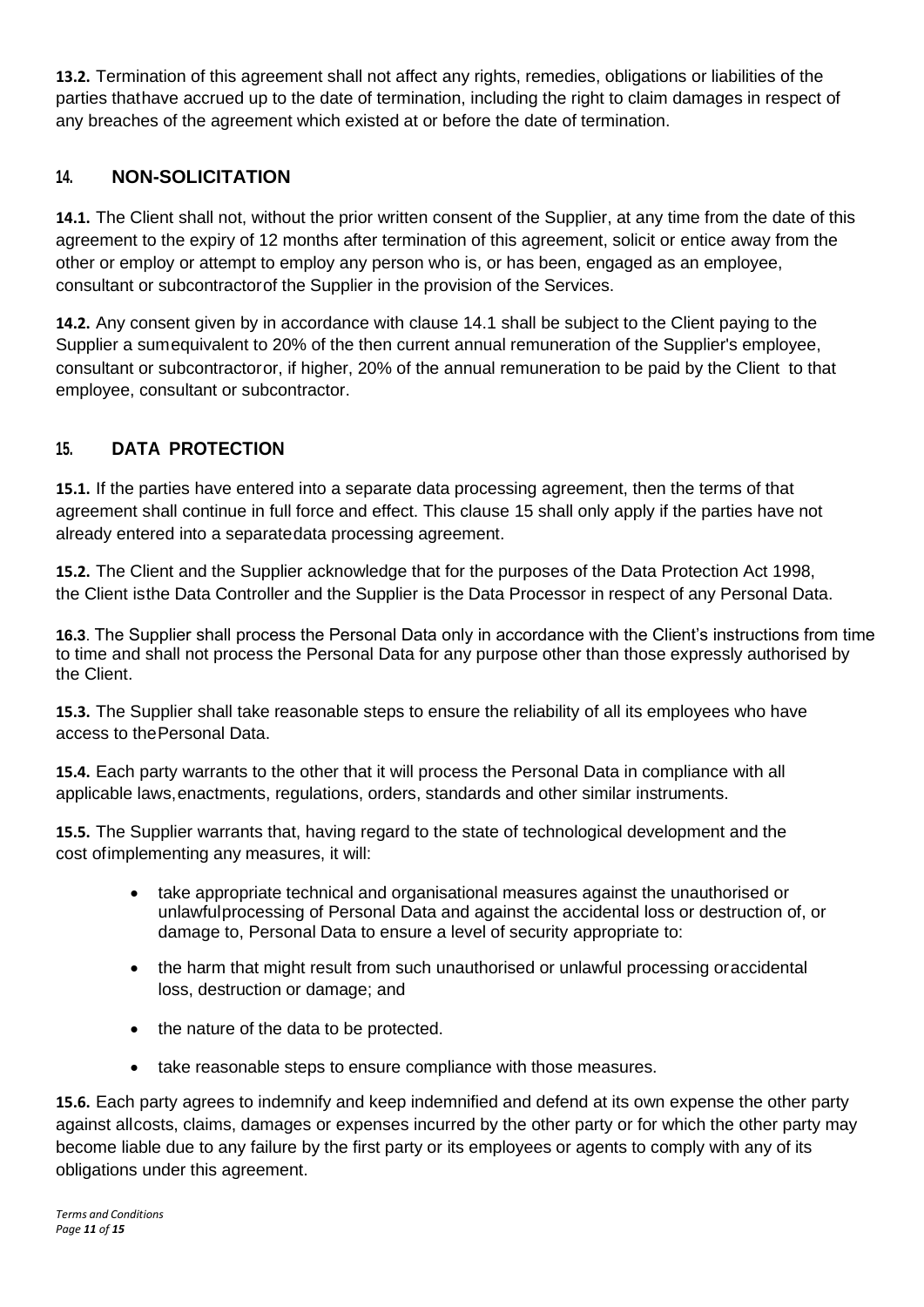**15.7.** The Client acknowledges that the Supplier is reliant on the Client for direction as to the extent to which the Supplier is entitled to use and process the Personal Data. Consequently, the Supplier will not be liable for any claimbrought by a Data Subject arising from any action or omission by the Supplier, to the extent that such action or omission resulted directly from the Client's instructions.

**15.8.** the Supplier may authorise a third party (sub-contractor) to process the Personal Data provided that the sub-contractor's contract:

- is on terms which are substantially the same as those set out in this agreement; and
- terminates automatically on termination of this agreement for any reason.

#### **16. FORCE MAJEURE**

**16.1.** Neither party shall be in breach of this agreement or any Proposal nor liable for delay in performing, or failureto perform, any of its obligations under it if such a delay or failure result from an event, circumstances or cause beyond its reasonable control (Force Majeure Event).

**16.2.** The Supplier shall not be liable to the Client as a result of any delay or failure to perform its obligations underthis agreement or any Proposal as a result of a Force Majeure Event.

**16.3.** If a Force Majeure Event prevents, hinders or delays the Supplier's performance of its obligations under theProposal for a continuous period of more than 10 Business Days, the Client may terminate the Proposal immediately by giving written notice to the Supplier.

#### **17. CONFIDENTIALITY**

**17.1.** Each party undertakes that it shall not at any time disclose to any person any confidential information concerning the business, affairs, customers, clients, or supplier of the other party or any member of the group ofcompanies to which the other party belongs, except as permitted by clause 17.2

**17.2.** If the parties have entered into a separate confidentiality agreement, then the terms of that agreement shall continue in full force and effect. This clause 17 shall only apply if the parties have not already entered into a separateconfidentiality agreement.

**17.3.** Each party may disclose the other party's confidential information:

- to its employees, officers, representatives or advisers who need to know such information for the purposes of exercising the party's rights or carrying out its obligations under or in connection with this agreement. Each party shall ensure that its employees, officers, representatives or advisers to whom it discloses the other party's confidential information comply with this clause 18; and
- as may be required by law, a court of competent jurisdiction or any governmental or regulatoryauthority.

**17.4.** No party shall use any other party's confidential information for any purpose other than to exercise its rightsand perform its obligations under or in connection with this agreement.

#### **18. VARIATION**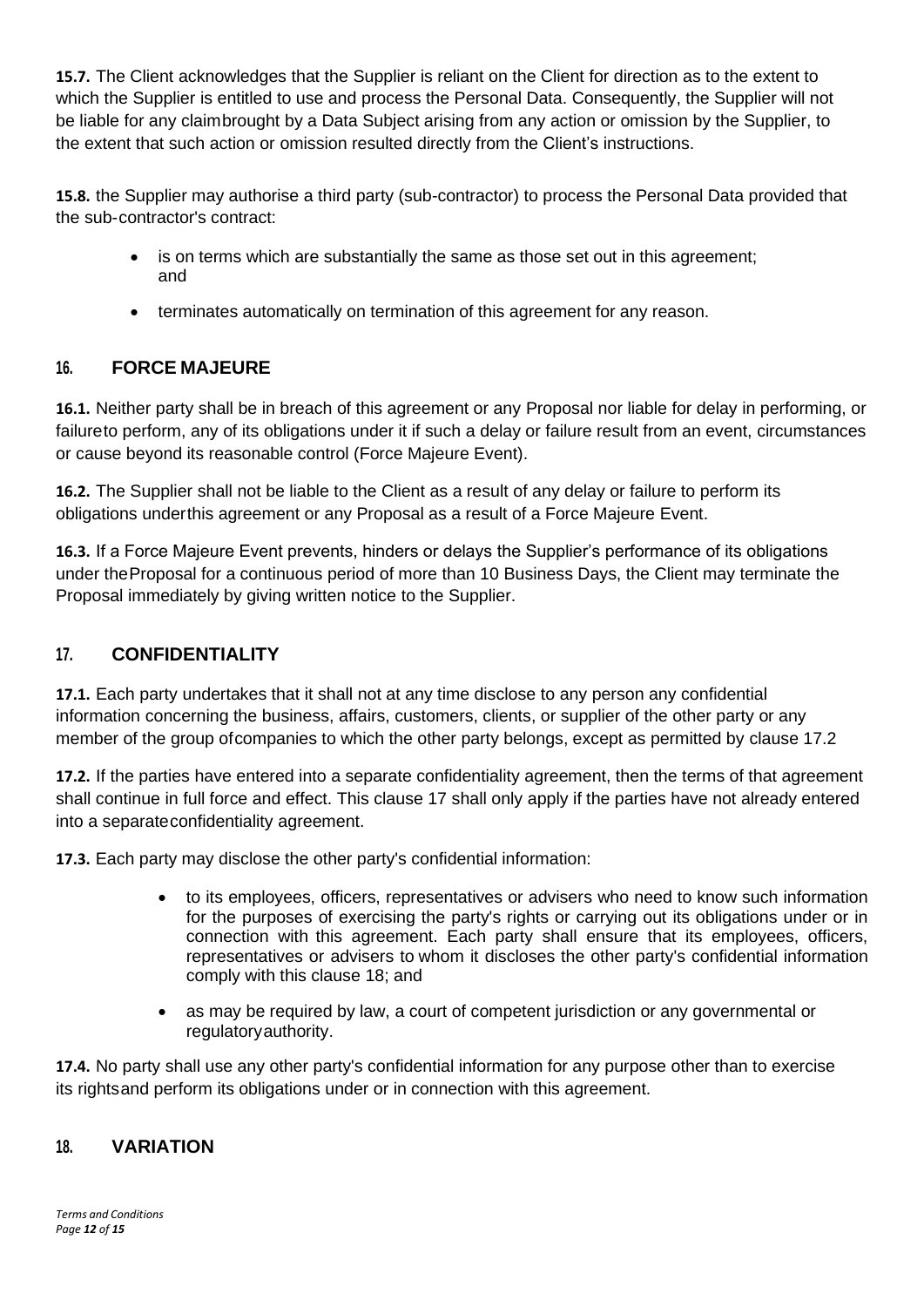**18.1.** No variation of this agreement or a Proposal shall be effective unless it is in writing and signed by the parties(or their authorised representatives).

#### **19. WAIVER**

**19.1.** A waiver of any right or remedy under this agreement or any Proposal or by law is only effective if given inwriting and shall not be deemed a waiver of any subsequent breach or default.

**19.2.** A failure or delay by a party to exercise any right or remedy provided under this agreement or any Proposal or by law shall not constitute a waiver of that or any other right or remedy, nor shall it prevent or restrict any furtherexercise of that or any other right or remedy. No single or partial exercise of any right or remedy provided under thisagreement or by law shall prevent or restrict the further exercise of that or any other right or remedy.

#### **20. RIGHTS AND REMEDIES**

**20.1.** Except as expressly provided in this agreement, the rights and remedies provided under this agreement are inaddition to, and not exclusive of, any rights or remedies provided by law.

# **21. SEVERANCE**

**21.1.** If any provision or part-provision of this agreement or any Proposal is or becomes invalid, illegal or unenforceable, it shall be deemed modified to the minimum extent necessary to make it valid, legal and enforceable.If such modification is not possible, the relevant provision or part-provision shall be deemed deleted. Any modification to or deletion of a provision or part-provision under this clause shall not affect the validity and enforceability of the rest of this agreement or any Proposal.

**21.2.** If any provision or part-provision of this agreement or any Proposal is invalid, illegal or unenforceable, the parties shall negotiate in good faith to amend such provision so that, as amended, it is legal, valid and enforceable, and, to the greatest extent possible, achieves the intended commercial result of the original provision.

#### **22. ENTIRE AGREEMENT**

**22.1.** This agreement, any Proposal and any confidentiality agreement between the parties signed before this agreement constitutes the entire agreement between the parties and supersedes and extinguishes all previous agreements, promises, assurances, warranties, representations and understandings between them, whether writtenor oral, relating to its subject matter.

**22.2.** Each party agrees that it shall have no remedies in respect of any statement, representation, assurance or warranty (whether made innocently or negligently) that is not set out in this agreement or any Proposal. Each partyagrees that it shall have no claim for innocent or negligent misrepresentation or negligent misstatement based on any statement in this agreement.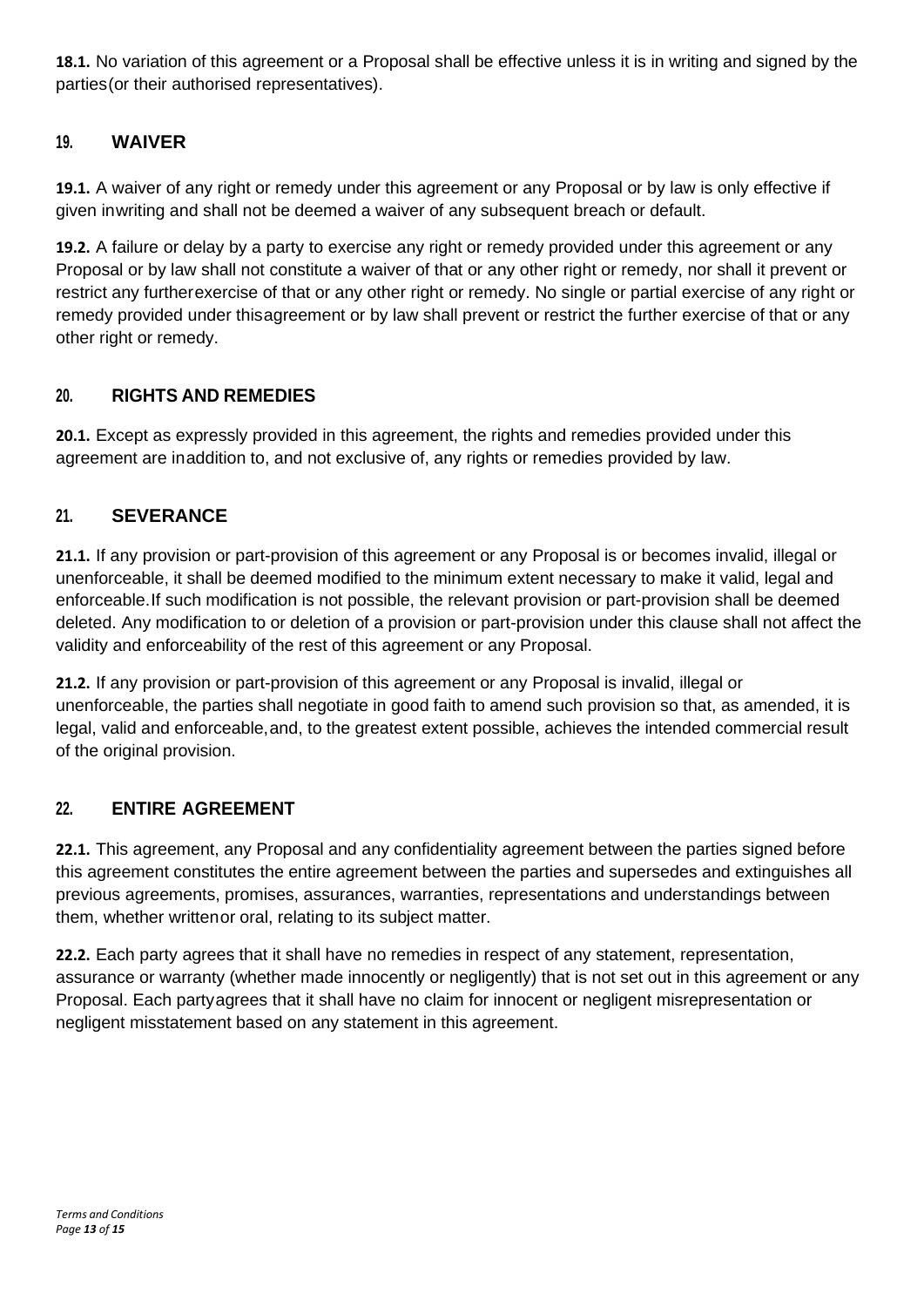# **23. ASSIGNMENTS AND OTHER DEALINGS**

**23.1.** The Supplier (or any Supplier Affiliate, as the case may be) may at any time, assign, mortgage, charge, subcontract, delegate, declare a trust over or deal in any other manner with any or all of its rights and obligationsunder this agreement or any Proposal.

**23.2.** The Client may, after having given prior written notice to the Supplier, assign or subcontract any or all of its rights and obligations under this agreement to a member of its Group for so long as that company remains a member of its Group. If the Client assigns its rights under this agreement or any Proposal to a member of its Group,it shall procure that such company assigns such rights back to it or to such other member of its Group as it may nominate immediately before that company ceases to be a member of its Group.

**23.3.** A party who subcontracts the performance of any or all of its obligations under this agreement or any Proposal to a member of its Group shall immediately resume the performance of such obligations on such company ceasing to be a member of its Group, or delegate the performance of such obligations to such othermember of its Group as it may nominate.

# **24. NO PARTNERSHIP OR AGENCY**

**24.1.** Nothing in this agreement or any Proposal is intended to, or shall be deemed to, establish any partnership orjoint venture between any of the parties, constitute any party the agent of another party, or authorise any party to make or enter into any commitments for or on behalf of any other party.

**24.2.** Each party confirms it is acting on its own behalf and not for the benefit of any other person.

#### **25. THIRD PARTY RIGHTS**

<span id="page-13-0"></span>**25.1.** The Supplier may enforce the terms of this agreement on a Client Affiliate who the Supplier have contractedwith under the Proposal.

**25.2.** Subject to clause [25.1 a](#page-13-0) person who is not a party to this agreement shall not have any rights under theContracts (Rights of Third Parties) Act 1999 to enforce any term of this agreement.

**25.3.** Subject to clause [25.1 a](#page-13-0) person who is not a party to the Proposal shall not have any rights under theContracts (Rights of Third Parties) Act 1999 to enforce any term of that Proposal.

#### **26. NOTICES**

**26.1.** Any notice or other communication given to a party under or in connection with this agreement or anyProposal shall be in writing and shall be:

- delivered by hand or by pre-paid first-class post or other next working day delivery service at itsregistered office (if a company) or its principal place of business (in any other case); or
- sent by email to [info@mm-eye.com](mailto:info@mm-eye.com)

**26.2.** This clause does not apply to the service of any proceedings or other documents in any legal action or, whereapplicable, any arbitration or other method of dispute resolution.